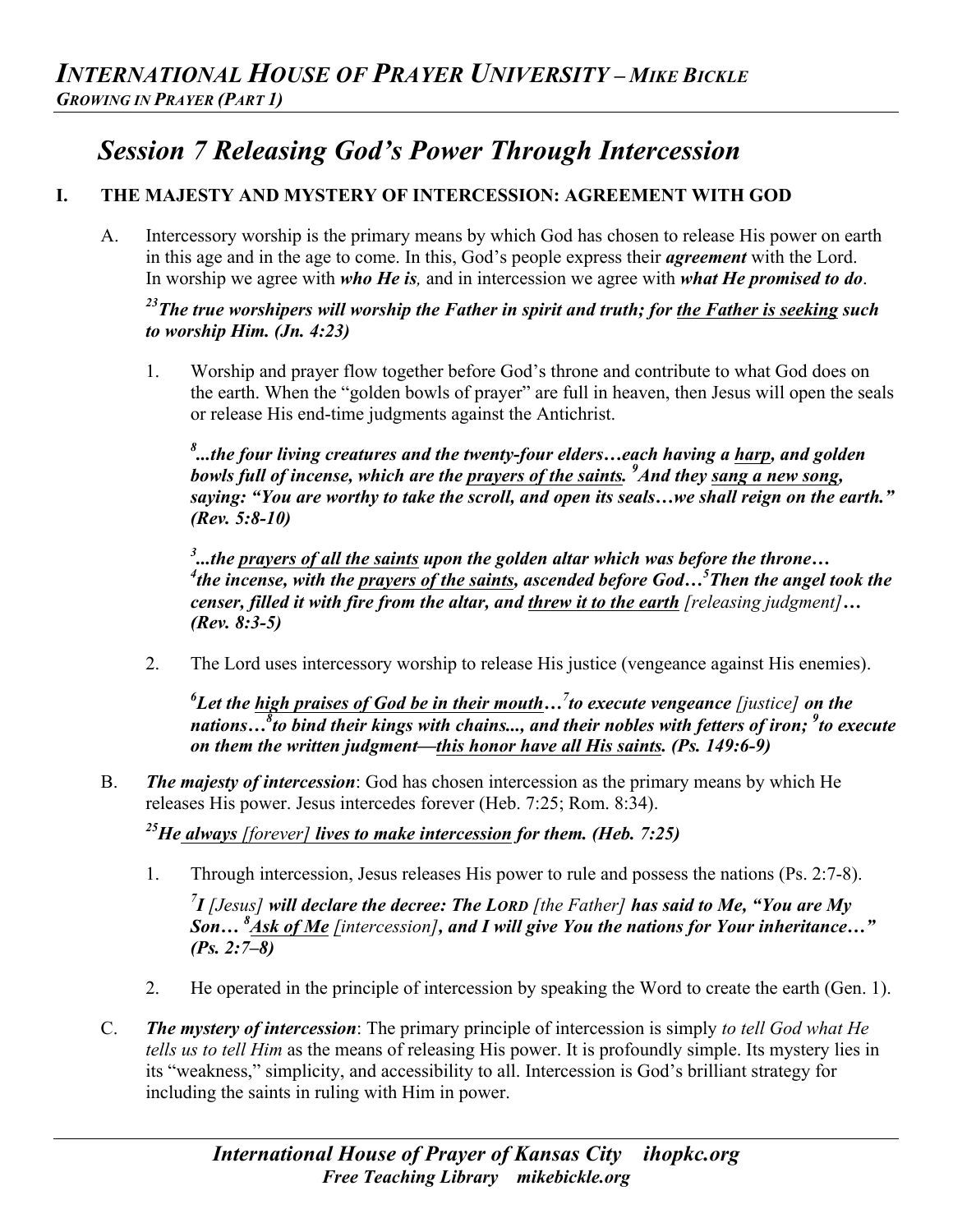#### **II. JESUS CREATED THE EARTH: THE PRINCIPLE OF INTERCESSION**

A. The principle of intercession was expressed at creation: The Father's plans were spoken by Jesus, and then the Spirit released power. The Father has many plans in His heart and ordained that Jesus speak them out in intercession. We see Jesus's work in the phrase "and God said" ten times in Genesis 1. Jesus is identified as the Creator who said, "Let there be light" (Jn. 1:3; Eph. 3:9).

*2 The earth was without form, and void...the Spirit was hovering over the…waters. <sup>3</sup> God said, "Let there be light"; and there was light. 9 God said, "Let the waters…be gathered together..." and it was so…11God said, "Let the earth bring forth grass...and it was so." (Gen. 1:2-11)* 

*6 By the word of the LORD the heavens were made… (Ps. 33:6)*

B. Jesus sustains and upholds (holds together) the created order *by speaking* the word of His power *to* the Father (Col. 1:16-17; Heb. 1:2-3). God "brings us forth" in blessing and power as Jesus speaks His Word over our lives (Jas. 1:18). These are examples of how intercession is expressed by Jesus.

*3 …who [Jesus]...upholding all things by the word of His power… (Heb. 1:3)* 

*17And in Him all things consist [hold together, NIV, NAS]. (Col. 1:17)*

C. When Jesus articulates the Father's thoughts, He functions as the Living Word. One reason why Jesus is called the Word (Jn. 1:1; Rev. 19:13) is because *He brings God's ideas into existence in the natural world by speaking*. In other words, He acts and rules by speaking the Word of God.

*1 In the beginning was the Word, and the Word was with God, and the Word was God [Jesus]... <sup>3</sup> All things were made through Him… (Jn. 1:1-3)* 

D. When Jesus was tempted by Satan, He spoke God's Word to resist each temptation (Mt. 4:1-10).

*4 He answered and said, "It is written, 'Man shall not live by bread alone, but by every word that proceeds from the mouth of God.'"…<sup>6</sup> said to Him, "If You are the Son of God, throw Yourself down…'" 7 Jesus said to him, "It is written again, 'You shall not tempt the LORD …'" <sup>9</sup> And he*  said to Him, "All these things I will give You if You...worship me."<sup>10</sup>Then Jesus said to him, *"Away with you, Satan! For it is written, 'You shall worship the LORD …'" (Mt. 4:4-10)* 

E. The word of God functions as the sword of the Spirit, striking Satan's domain (Eph. 6:17). The sword of Jesus' mouth refers to His power being released by the commands of His mouth. He uses the sword or rod of His mouth to judge and remove all that resists Him (Isa. 11:4; 49:2; Rev. 19:15).

*17Take...the sword of the Spirit, which is the Word of God. (Eph. 6:17)* 

*2 And He [the Father] has made My mouth like a sharp sword…" (Isa. 49:2)*

*4 He shall strike the earth with the rod of His mouth… (Isa. 11:4)* 

F. One aspect of the new covenant is that the Lord puts His words into the mouths of His people so that forever they may "speak in agreement with Him" to release His power on earth—this is a principle of intercession. The Lord has chosen to govern the earth in partnership with His people.

*21"…this is My covenant with them: My Spirit who is up you, and My words which I have put in your mouth, shall not depart from your mouth…from this time and forevermore." (Isa. 59:21)*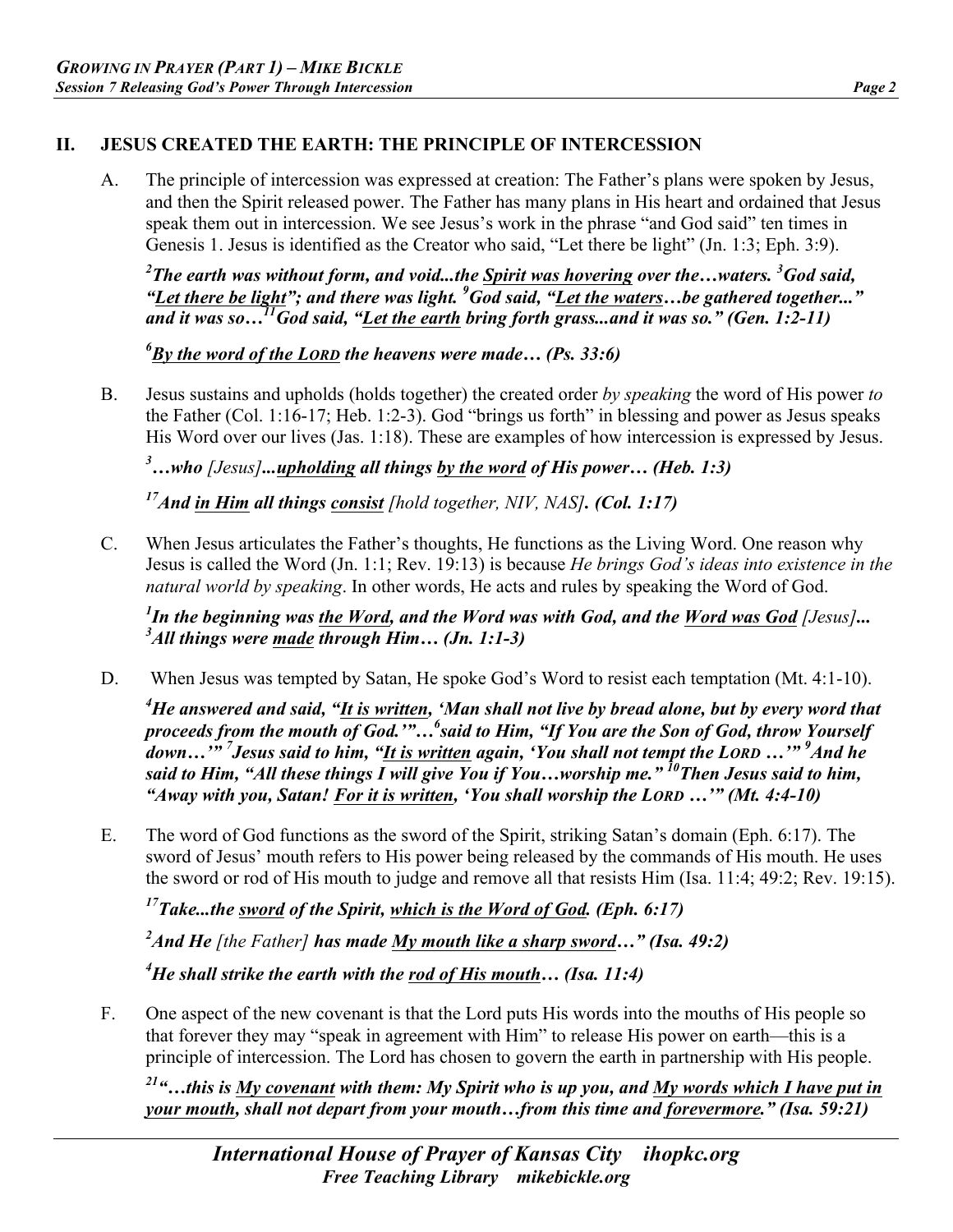G. The Lord put His words in the mouth of Jeremiah to bring about His purposes in the nations.

<sup>9</sup> "Behold, <u>I have put My words in your mouth.</u> <sup>10</sup>See, I have this day set you over the nations... *to root out and to pull down, to destroy and to throw down, to build and to plant." (Jer. 1:9-10)*

*8 This Book of the Law shall not depart from your mouth, but you shall meditate in it day and night…then you will make your way prosperous, and then you will have good success. (Josh. 1:8)*

#### **III. JESUS RELEASES GOD'S JUSTICE IN RESPONSE TO INTERCESSION**

A. Justice is *God making wrong things right* and is released in connection to night-and-day prayer (speaking God's Word). Jesus, the ultimate social reformer, was the first to connect justice to nightand-day prayer. Prayer confronts the source of injustice in the spirit realm.

*7 Shall not God bring about justice for His elect, who cry to Him day and night? <sup>8</sup> He will bring about justice for them speedily. When the Son of Man comes, will He find faith on the earth?" (Lk. 18:7-8; NAS)* 

- B. Examples of God's justice (judgment or salvation) that makes wrong things right:
	- 1*. Healing*: God's judgment on sickness is seen in the manifestation of healing power.
	- 2. *Revival*: God's judgment on compromise is seen in the Church being revived by the Spirit.
	- 3. *Soul-winning*: God's judgment on the kingdom of darkness is seen when people get saved.
	- 4. *End-time judgments*: God's judgments against the Antichrist's governments and their actions
	- 5. *Righteous legislation*: God's judgment on unrighteous laws (abortion laws, etc.)
- C. We do not merely pray for the work that we do in the kingdom—*prayer is part of our work*. Oswald Chambers wrote, "Prayer does not fit us for the greater work; prayer is the greater work."
- D. In our personal lives, *we speak God's Word* against injustice and Satan's lies that assault our hearts or the hearts of others. In this way we release strength to others called "encouragement" as it puts courage in their heart. God releases healing in this same way as we speak His Word over the sick.

#### **IV. WEAKNESS AND WISDOM OF INTERCESSION: SEVEN BENEFITS**

A. God uses things that men consider weak to triumph over the things that men consider mighty. God uses those who embrace the so-called "weakness" of praying to triumph over human might. Our prayers are often offered without us feeling God's power, yet they ascend before God in power.

## *27…God has chosen the [so-called] weak things of the world to put to shame the things which are mighty…29that no flesh should glory in His presence. (1 Cor. 1:27)*

B. *Benefit #1*: *Renews our faith*—Speaking God's Word in intercession causes us to internalize His Word and thus renews our faith, draws us into intimacy with God, and transforms us. *God's words are spirit and life—*they impart God's life to us (Jn. 6:63). Each time we say what God says, it marks and changes us. Each time we receive a small impartation of His life, which illuminates our mind and tenderizes our heart. This process renews our faith. As a programmer rewrites lines of code when developing a program, we "rewrite lines of code" in our heart by speaking God's Word.

*63The words that I [Jesus] speak to you are spirit, and they are life. (Jn. 6:63)*